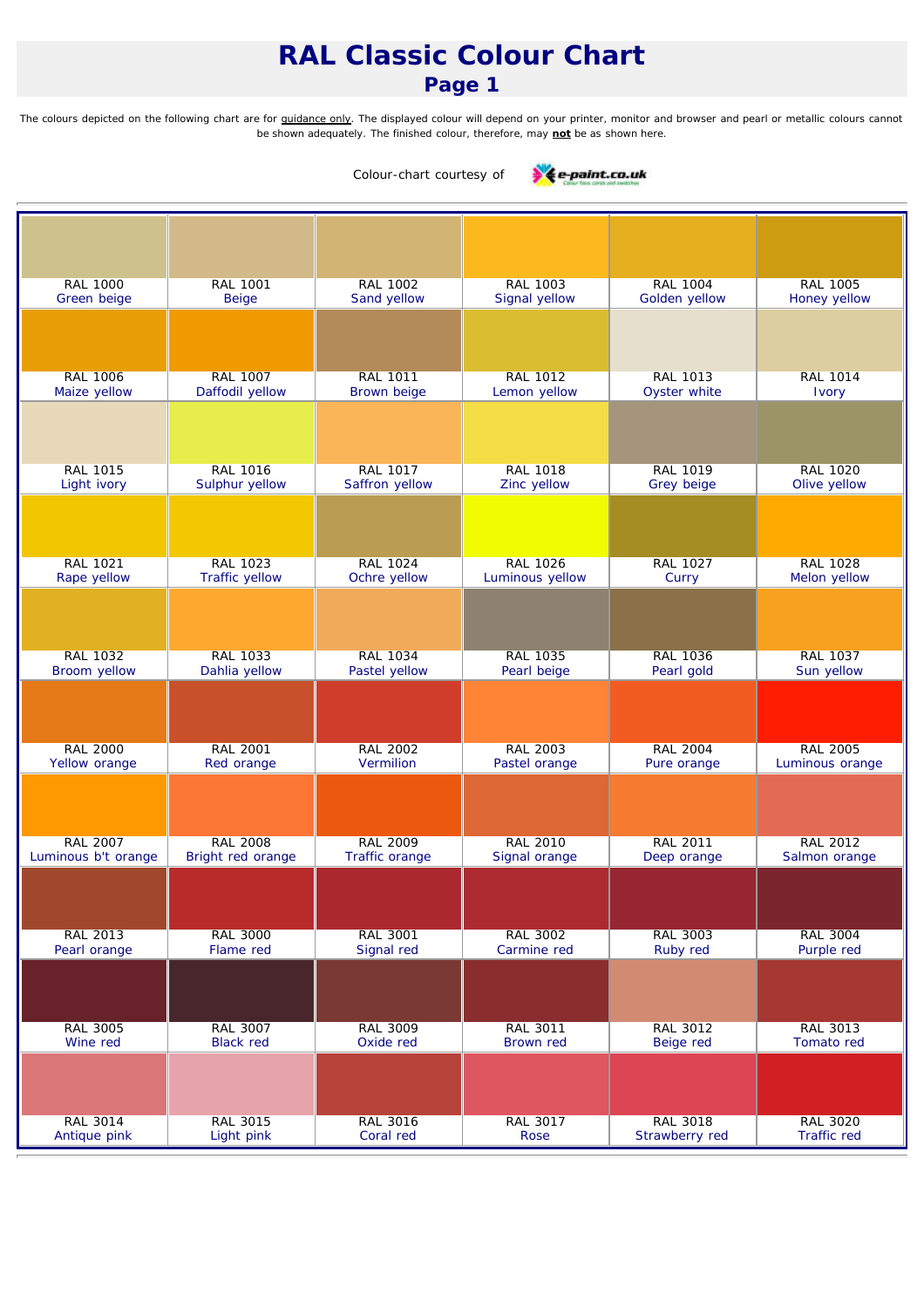### *Page 2*

*The colours depicted on the following chart are for guidance only. The displayed colour will depend on your printer, monitor and browser and pearl or metallic colours cannot be shown adequately. The finished colour, therefore, may not be as shown here.*



| <b>RAL 3022</b><br>Salmon pink       | <b>RAL 3024</b><br>Luminous red     | <b>RAL 3026</b><br>Luminous bright red   | <b>RAL 3027</b><br>Raspberry red    | <b>RAL 3028</b><br>Pure red                | <b>RAL 3031</b><br>Orient red           |
|--------------------------------------|-------------------------------------|------------------------------------------|-------------------------------------|--------------------------------------------|-----------------------------------------|
|                                      |                                     |                                          |                                     |                                            |                                         |
|                                      |                                     |                                          |                                     |                                            |                                         |
|                                      |                                     |                                          |                                     |                                            |                                         |
| <b>RAL 3032</b><br>Pearl ruby red    | <b>RAL 3033</b><br>Pearl pink       | <b>RAL 4001</b><br>Red lilac             | <b>RAL 4002</b><br>Red violet       | <b>RAL 4003</b><br><b>Heather violet</b>   | <b>RAL 4004</b><br><b>Claret violet</b> |
|                                      |                                     |                                          |                                     |                                            |                                         |
|                                      |                                     |                                          |                                     |                                            |                                         |
|                                      |                                     |                                          |                                     |                                            |                                         |
| <b>RAL 4005</b><br><b>Blue lilac</b> | <b>RAL 4006</b><br>Traffic purple   | <b>RAL 4007</b><br>Purple violet         | <b>RAL 4008</b><br>Signal violet    | <b>RAL 4009</b><br>Pastel violet           | <b>RAL 4010</b><br>Telemagenta          |
|                                      |                                     |                                          |                                     |                                            |                                         |
|                                      |                                     |                                          |                                     |                                            |                                         |
|                                      |                                     |                                          |                                     |                                            |                                         |
| <b>RAL 4011</b><br>Pearl violet      | <b>RAL 4012</b><br>Pearl blackberry | <b>RAL 5000</b><br>Violet blue           | <b>RAL 5001</b><br>Green blue       | <b>RAL 5002</b><br><b>Ultramarine blue</b> | <b>RAL 5003</b><br>Sapphire blue        |
|                                      |                                     |                                          |                                     |                                            |                                         |
|                                      |                                     |                                          |                                     |                                            |                                         |
|                                      |                                     |                                          |                                     |                                            |                                         |
| <b>RAL 5004</b><br><b>Black blue</b> | <b>RAL 5005</b><br>Signal blue      | <b>RAL 5007</b><br><b>Brilliant blue</b> | <b>RAL 5008</b><br><b>Grey blue</b> | <b>RAL 5009</b><br>Azure blue              | <b>RAL 5010</b><br><b>Gentian blue</b>  |
|                                      |                                     |                                          |                                     |                                            |                                         |
|                                      |                                     |                                          |                                     |                                            |                                         |
| <b>RAL 5011</b>                      | <b>RAL 5012</b>                     | <b>RAL 5013</b>                          | <b>RAL 5014</b>                     | <b>RAL 5015</b>                            | <b>RAL 5017</b>                         |
| <b>Steel blue</b>                    | Light blue                          | Cobalt blue                              | Pigeon blue                         | Sky blue                                   | <b>Traffic blue</b>                     |
|                                      |                                     |                                          |                                     |                                            |                                         |
|                                      |                                     |                                          |                                     |                                            |                                         |
| <b>RAL 5018</b>                      | <b>RAL 5019</b>                     | <b>RAL 5020</b>                          | <b>RAL 5021</b>                     | <b>RAL 5022</b>                            | <b>RAL 5023</b>                         |
| Turquoise blue                       | Capri blue                          | Ocean blue                               | Water blue                          | Night blue                                 | <b>Distant blue</b>                     |
|                                      |                                     |                                          |                                     |                                            |                                         |
|                                      |                                     |                                          |                                     |                                            |                                         |
| RAL 5024                             | <b>RAL 5025</b>                     | <b>RAL 5026</b>                          | RAL 6000                            | RAL 6001                                   | RAL 6002                                |
| Pastel blue                          | Pearl gentian blue                  | Pearl night blue                         | Patina green                        | Emerald green                              | Leaf green                              |
|                                      |                                     |                                          |                                     |                                            |                                         |
|                                      |                                     |                                          |                                     |                                            |                                         |
| RAL 6003                             | <b>RAL 6004</b>                     | <b>RAL 6005</b>                          | <b>RAL 6006</b>                     | RAL 6007                                   | <b>RAL 6008</b>                         |
| Olive green                          | Blue green                          | Moss green                               | Grey olive                          | Bottle green                               | Brown green                             |
|                                      |                                     |                                          |                                     |                                            |                                         |
|                                      |                                     |                                          |                                     |                                            |                                         |
| <b>RAL 6009</b>                      | <b>RAL 6010</b>                     | <b>RAL 6011</b>                          | <b>RAL 6012</b>                     | RAL 6013                                   | <b>RAL 6014</b>                         |
| Fir green                            | Grass green                         | Reseda green                             | <b>Black</b> green                  | Reed green                                 | Yellow olive                            |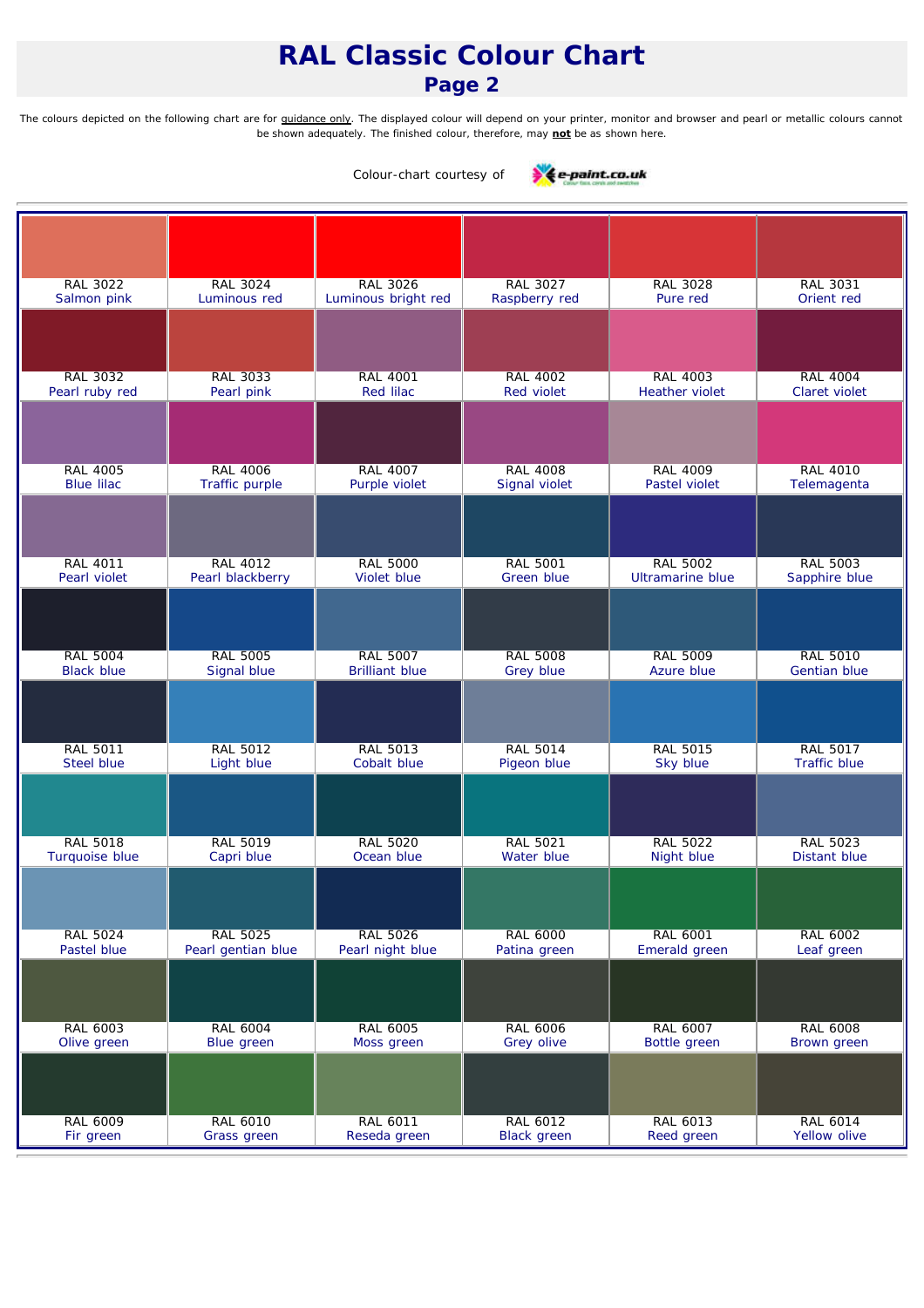### *Page 3*

*The colours depicted on the following chart are for guidance only. The displayed colour will depend on your printer, monitor and browser and pearl or metallic colours cannot be shown adequately. The finished colour, therefore, may not be as shown here.*



| <b>RAL 6015</b>                      | RAL 6016                      | RAL 6017                          | <b>RAL 6018</b>                  | <b>RAL 6019</b>                     | RAL 6020                       |
|--------------------------------------|-------------------------------|-----------------------------------|----------------------------------|-------------------------------------|--------------------------------|
| <b>Black green</b>                   | Turquoise green               | May green                         | Yellow green                     | Pastel green                        | Chrome green                   |
|                                      |                               |                                   |                                  |                                     |                                |
| <b>RAL 6021</b>                      | RAL 6022                      | <b>RAL 6024</b>                   | <b>RAL 6025</b>                  | <b>RAL 6026</b>                     | <b>RAL 6027</b>                |
| Pale green                           | Olive drab                    | Traffic green                     | Fern green                       | Opal green                          | Light green                    |
|                                      |                               |                                   |                                  |                                     |                                |
|                                      |                               |                                   |                                  |                                     |                                |
| <b>RAL 6028</b><br>Pine green        | RAL 6029<br>Mint green        | <b>RAL 6032</b><br>Signal green   | RAL 6033<br>Mint turquoise       | <b>RAL 6034</b><br>Pastel turquoise | <b>RAL 6035</b><br>Pearl green |
|                                      |                               |                                   |                                  |                                     |                                |
|                                      |                               |                                   |                                  |                                     |                                |
| <b>RAL 6036</b><br>Pearl opal green  | RAL 6037                      | <b>RAL 6038</b><br>Luminous green | <b>RAL 7000</b><br>Squirrel grey | <b>RAL 7001</b>                     | <b>RAL 7002</b><br>Olive grey  |
|                                      | Pure green                    |                                   |                                  | Silver grey                         |                                |
|                                      |                               |                                   |                                  |                                     |                                |
| <b>RAL 7003</b>                      | <b>RAL 7004</b>               | <b>RAL 7005</b>                   | <b>RAL 7006</b>                  | <b>RAL 7008</b>                     | <b>RAL 7009</b>                |
| Moss grey                            | Signal grey                   | Mouse grey                        | Beige grey                       | Khaki grey                          | Green grey                     |
|                                      |                               |                                   |                                  |                                     |                                |
| <b>RAL 7010</b>                      | <b>RAL 7011</b>               | <b>RAL 7012</b>                   | <b>RAL 7013</b>                  | <b>RAL 7015</b>                     | <b>RAL 7016</b>                |
| <b>Tarpaulin</b> grey                | Iron grey                     | <b>Basalt grey</b>                | Brown grey                       | Slate grey                          | Anthracite grey                |
|                                      |                               |                                   |                                  |                                     |                                |
|                                      |                               |                                   |                                  |                                     |                                |
| <b>RAL 7021</b><br><b>Black grey</b> | <b>RAL 7022</b><br>Umbra grey | <b>RAL 7023</b><br>Concrete grey  | <b>RAL 7024</b><br>Graphite grey | <b>RAL 7026</b><br>Granite grey     | <b>RAL 7030</b><br>Stone grey  |
|                                      |                               |                                   |                                  |                                     |                                |
|                                      |                               |                                   |                                  |                                     |                                |
| <b>RAL 7031</b>                      | RAL 7032                      | RAL 7033                          | <b>RAL 7034</b>                  | RAL 7035                            | RAL 7036                       |
| <b>Blue grey</b>                     | Pebble grey                   | Cement grey                       | Yellow grey                      | Light grey                          | Platinum grey                  |
|                                      |                               |                                   |                                  |                                     |                                |
| <b>RAL 7037</b>                      | <b>RAL 7038</b>               | <b>RAL 7039</b>                   | <b>RAL 7040</b>                  | <b>RAL 7042</b>                     | <b>RAL 7043</b>                |
| Dusty grey                           | Agate grey                    | Quartz grey                       | Window grey                      | Traffic grey A                      | Traffic grey B                 |
|                                      |                               |                                   |                                  |                                     |                                |
| <b>RAL 7044</b>                      | <b>RAL 7045</b>               | <b>RAL 7046</b>                   | <b>RAL 7047</b>                  | <b>RAL 7048</b>                     | <b>RAL 8000</b>                |
| Silk grey                            | Telegrey 1                    | <b>Telegrey 2</b>                 | Telegrey 4                       | Pearl mouse grey                    | Green brown                    |